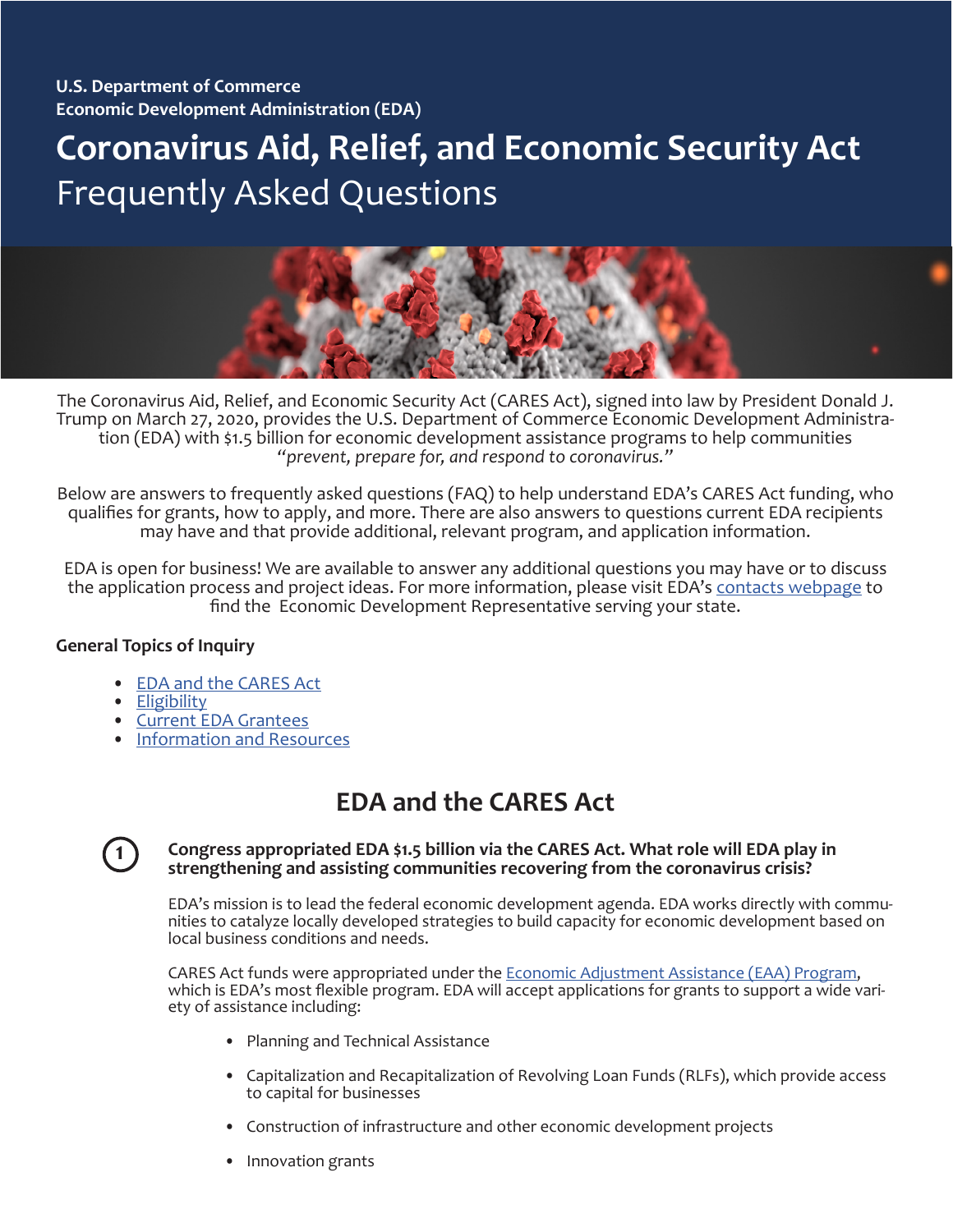#### **When will EDA begin awarding grants using CARES Act funding?**

EDA will award grants to successful applications on a rolling basis. EDA began accepting applications on May 7, 2020 and will deploy its CARES Act funding as quickly, effectively, and efficiently as possible, and in a manner that meets the needs of these communities.



**2**

#### **What specific programs will EDA implement immediately to assist communities?**

EDA's CARES Act Recovery Assistance will advance economic development in communities negatively impacted by COVID-19 in a variety of ways, including, but not limited to:

- COVID-19 Economic Recovery Planning and Technical Assistance Grants: Provide economic recovery grants to each of EDA's [Economic Development Districts \(EDDs\)](#page-3-1), [Tribal](https://eda.gov/resources/) [Grantees](https://eda.gov/resources/) and [University Centers](https://eda.gov/programs/university-centers/), and others.
- Grants to state and regional organizations to develop CARES Act recovery and resilience strategies, including industry supply chain, cluster analyses, econometric analyses, diversification efforts, and travel and tourism-related marketing campaigns.
- Capitalizing or Recapitalizing [RLF](https://eda.gov/files/rlf/rlf-program-fact-sheet.pdf)s across the nation targeting businesses in particularly economically distressed areas that have been affected by the coronavirus pandemic.
- Innovation grants similar to [Build to Scale, formerly known as Regional Innovation](https://eda.gov/oie/buildtoscale/) [Strategies \(RIS\)-](https://eda.gov/oie/buildtoscale/)like awards focused on technology innovation activities that will help communities prevent, prepare, and respond to the coronavirus pandemic.

#### **Does the CARES Act provide EDA with funding for loans?**

No, not directly. EDA's [RLF program](https://eda.gov/rlf/), however, provides grants to eligible recipients of Economic Adjustment Assistance, including state and local governments and non-profit organizations, to operate a lending program that offers low-interest loans to businesses that cannot obtain traditional bank financing. Please click here for EDA's [RLF FAQ](https://www.eda.gov/coronavirus/rlf/faq.htm) .

#### **What are the match requirements for EDA's CARES Act funding? Can I get 100% grant rate?**

Under our CARES Act Recovery Assistance, EDA generally expects to fund at least 80%, and up to 100% of eligible project costs. Please see the [EDA CARES Act Recovery Assistance NOFO](https://www.grants.gov/web/grants/view-opportunity.html?oppId=321695) for more information on cost sharing or matching requirements.

# <span id="page-1-0"></span>**Eligibility**

# **6**

**7**

#### **Is every community in the country eligible for EDA CARES Act funding?**

Yes. EDA has determined that economic injury from the coronavirus pandemic constitutes a "Special Need" under the EAA program and eligibility may be established on that basis without reference to other economic distress criteria. Nonetheless, applicants for EDA CARES Act Recovery Assistance are still required to explain clearly in their application how their project would *"prevent, prepare for, and respond to coronavirus"* or respond to *"economic injury as a result of coronavirus."* 

#### **Are individuals or for-profit entities eligible for EDA CARES Act funding?**

No. EDA can only make grants to state and local governmental entities, institutions of higher education, not for-profit entities, and federally recognized Tribes. Please see the FY 2020 EDA Public Works and Economic Adjustment Assistance Programs (PWEAA) [Notice of Funding Opportunity](https://www.eda.gov/pdf/about/Public-Works-Program-1-Pager.pdf) (NOFO) for more information on eligible applicants. Businesses, however, may be eligible for various types of assistance from EDA recipients, including loans from an EDA-funded Revolving Loan Fund (RLF) and technical assistance from University Centers and other recipients. Please click here for EDA's RLF [FAQ.](https://www.eda.gov/coronavirus/rlf/faq.htm)

### **8**

#### **Are small businesses eligible to receive grants from the EDA?**

No. Only state and local governmental entities, institutions of higher education, not for-profit en-<br>tities, and federally recognized Tribes. Small business owners should visit <u>www.coronavirus.gov/</u> [smallbusiness](http://www.coronavirus.gov/smallbusiness) for details on small business assistance programs including SBA's Paycheck Protection Program.



**5**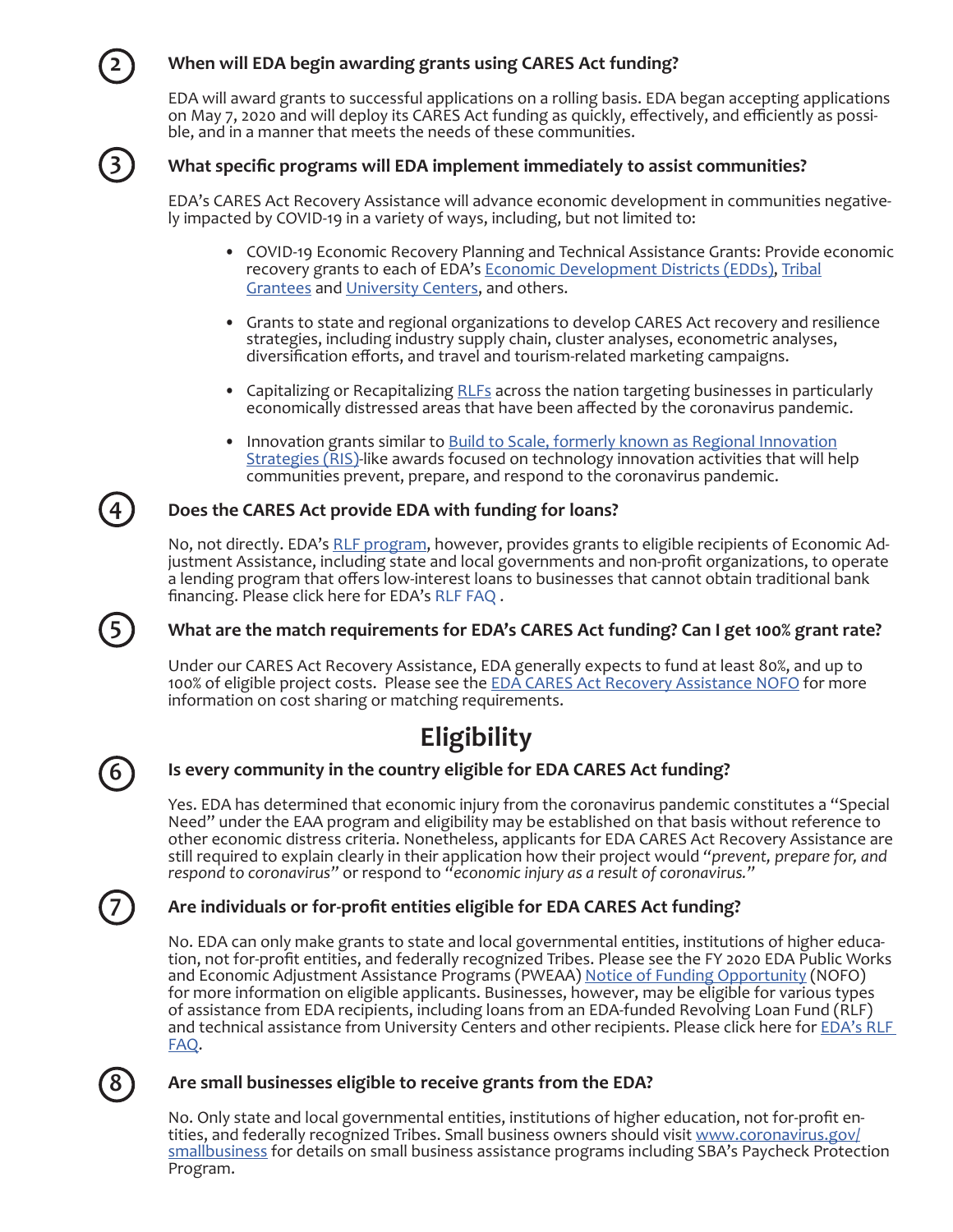#### **How do I know if my institution qualifies to apply for EDA CARES Act grants?**

Please see the FY 2020 EDA PWEAA NOFO for more information on eligibility or contact, email is preferred, the EDA Economic Development Representative (EDR) [serving your state](https://eda.gov/contact/) for more information.



**11**

**12**

**13**

**14**

**15**

**9**

#### **Given the urgent needs of communities, will grant eligibility requirements be adjusted or relaxed in any way?**

EDA does not have the authority to waive its statutory requirements regarding eligible recipients of EDA assistance. However, EDA has determined that economic injury from the coronavirus pandemic constitutes a "Special Need" for purposes of regional eligibility. In addition, EDA is making full use of administrative flexibilities at its disposal, including flexibilities provided by the Office of Management and Budget (OMB). Please see [OMB M-20-17.](https://www.whitehouse.gov/wp-content/uploads/2020/03/M-20-17.pdf)

### <span id="page-2-0"></span>**Current EDA Grantees**

#### **Will existing awards be in jeopardy of termination?**

No. EDA will work with existing recipients to modify projects if necessary to meet regional and com-<br>munity needs.

#### **What can recipients do if an already approved project scope of work is no longer feasible given the foreseeable economic climate?**

If a grant recipient believes that a current project scope of work is no longer feasible, they should contact their [Regional Office](https://eda.gov/contact/) Project Officer to discuss options. It may be possible, for example, for a recipient to request an amendment to the project's scope of work to address changed circumstances. If an amendment is not feasible, then the recipient's Project Officer can discuss options for terminating the award early.

#### **What if an already approved scope of work cannot be accomplished in the short-term or needs to be modified?**

Existing grant recipients may request no-cost time extensions as necessary to complete a project's scope of work. EDA anticipates that requests for extensions related to the coronavirus pandemic will normally be granted. EDA will also consider modifications to the scope of work. These modifications may require an award amendment. The recipient's Project Officer can provide details on the amend-<br>ment process.

#### **Are no-cost time extensions an option? Are there any caveats?**

Yes. Existing grant recipients should contact their Project Officer.

#### **If I am a current EDA grant recipient, is it okay to work remotely?**

Yes, EDA does not object to EDA grant recipients working on grants remotely if they are either temporarily shutting down their facilities or moving completely to remote operations. Please note that it is up to each individual recipient to make decisions regarding remote work, consistent with their own policies and all guidance from federal, state, and local authorities. Recipients should contact their EDA Regional Office regarding additional project costs due to the need to shut down or telework or the need for time extensions.

EDA grant recipients who have placed project staff on emergency paid leave may continue to pay those staff members' salaries using award funds, provided that:

- The leave has been granted pursuant to the recipient's written policies, which may have been recently adopted in response to the current emergency.
- The staff member continues to be paid in the same proportion from federal and non federal sources, e.g., a staff member who normally charges 25 percent of her time to an award may have 25 percent of her pay charged to the award while on emergency leave.